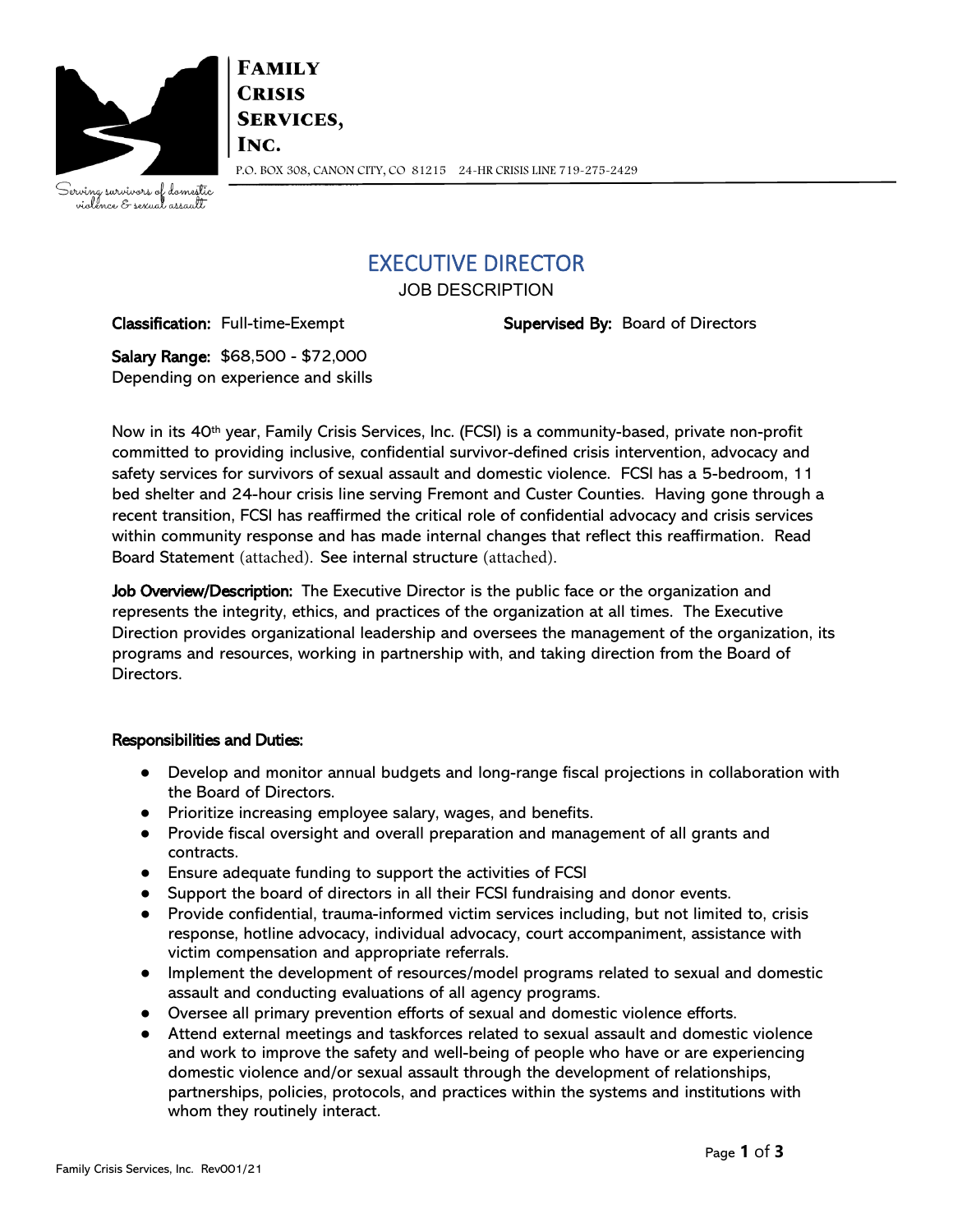● Hire, manage and evaluate staff in accordance with Human Resource requirements and best practices.

#### Required Qualifications:

- Bachelor's Degree in related field OR minimum of 5-years non-profit management experience or a combination of the two.
- Minimum of 5-years' experience in grant preparation, grant management, fund-raising, and staff supervision.
- Minimum of 5-years' experience in financial management.
- Must have basic accounting skills (QuickBooks Nonprofit preferred).
- High level of understanding and training in the dynamics of sexual assault and domestic violence and the impact on child and adult victims.
- Public relations experience.
- Ability to collaboratively navigate institutional response for the purpose of improving victim safety and well-being.
- Proficiency in Word, Excel and Outlook.
- Excellent written and verbal communication skills.
- Self-motivated.
- Must be organized, detail oriented and flexible, with an ability to multitask and prioritize.
- Proven ability to meet deadlines and manage multiple projects.
- Demonstrate sensitivity to and knowledge of issues involved in working with diverse populations and organizations.
- Demonstrated leadership ability.
- Must have a vehicle in good working condition and a valid Colorado driver's license (or ability to obtain one).

#### Preferred Qualifications:

- Experience with Salesforce.
- Commitment to inclusivity and equity.
- Experience with transitional shelter and rapid rehousing programs.
- Experience living and working in a rural area/community.
- Familiarity with *Blueprint Community, Blueprint for Safety*, and/or *The Domestic Violence* Safety and Accountability Audit, Praxis International.

Other Responsibilities: May include evening, weekend hours, and in-state and out-of-state travel. The information presented indicates the general nature and level of work expected of employees in this position. It is not designed to contain, nor to be interpreted as, a comprehensive inventory of all duties, responsibilities, qualifications and objectives required of employees assigned to this job. Therefore, other duties may be assigned by the Board of Directors.

#### Benefits:

FCSI benefits currently include the following:

- 11 Holiday Days, to be selected by FCSI employees for Calendar Year 2022;
- \$6,000 annually (or at six weeks after hire) to enroll in the employee's choice of health plan through the Colorado Affordable Care Act Plans or other place.
- \$400 annually (or at six weeks after hire)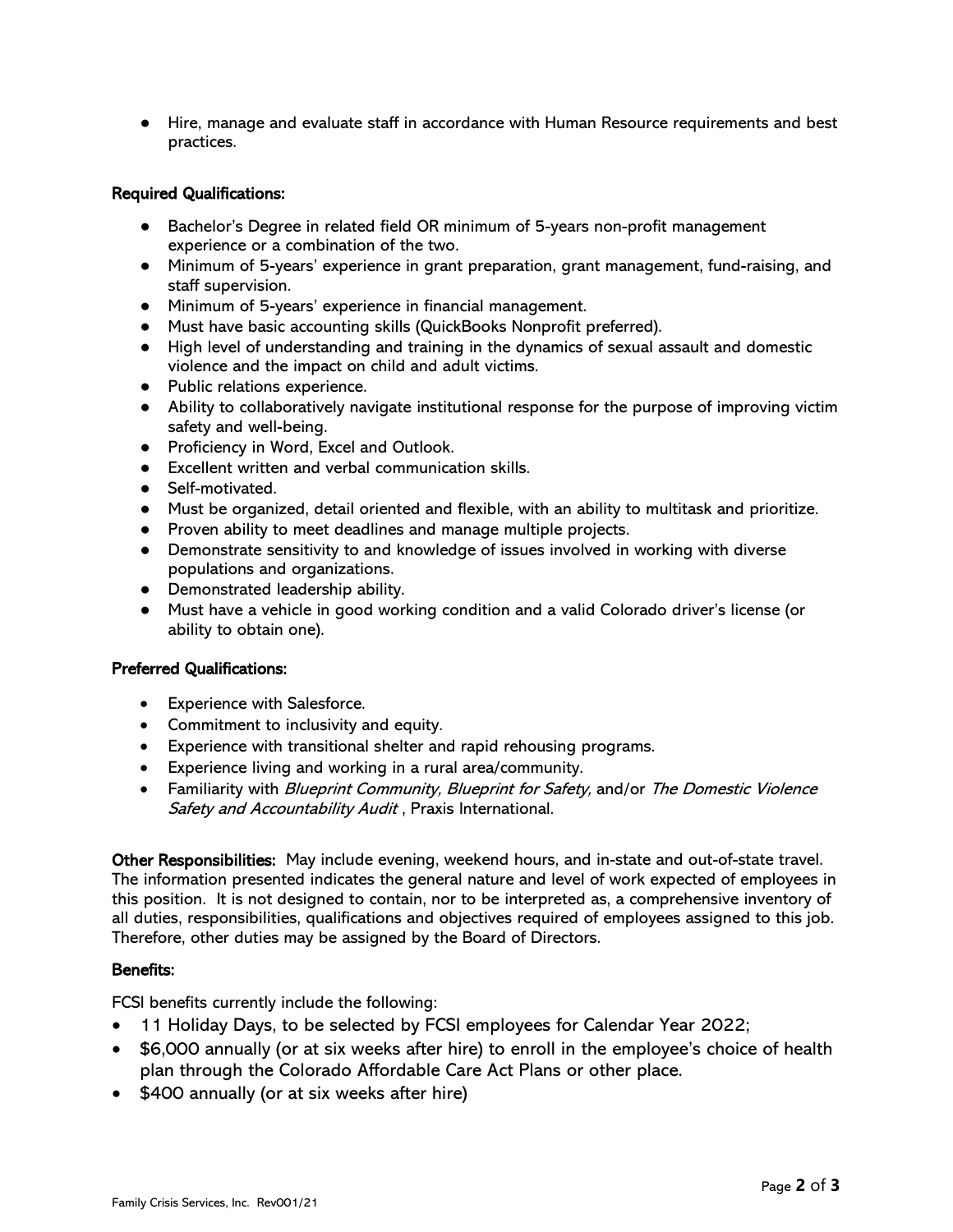- Retirement plan 3% of gross salary.
- Generous vacation and wellness plan based on a tiered structure that takes years of continuous employment into consideration. Figures are available prior to interview.

FCSI is an Equal Opportunity Employer and supports the principle and philosophy of equal opportunity of all individuals, regardless of age, race, gender, gender identity, sexual orientation, creed, national origin, disability, veteran status or any other protected category pursuant to applicable federal state or local law.

Furthermore, FCSI values the lived experience of survivors and believes that their knowledge enriches the quality of services. Survivors are encouraged to apply.

Applicants are required to submit a resume and a cover letter, or video recording, that succinctly addresses the following questions:

- a. What do you think is the difference between a leader and a boss?
- b. What is the basic element of effective communication?
- c. The salary range for this position is \$68,500 and \$72,000 and dependent upon experience and skill level. Address the minimum salary within this range that is acceptable to you.
- d. What do you want us to know that is not in your resume?

Reply to Pat Tessmer at [pat@familycrisisonline.org](mailto:pat@familycrisisonline.org)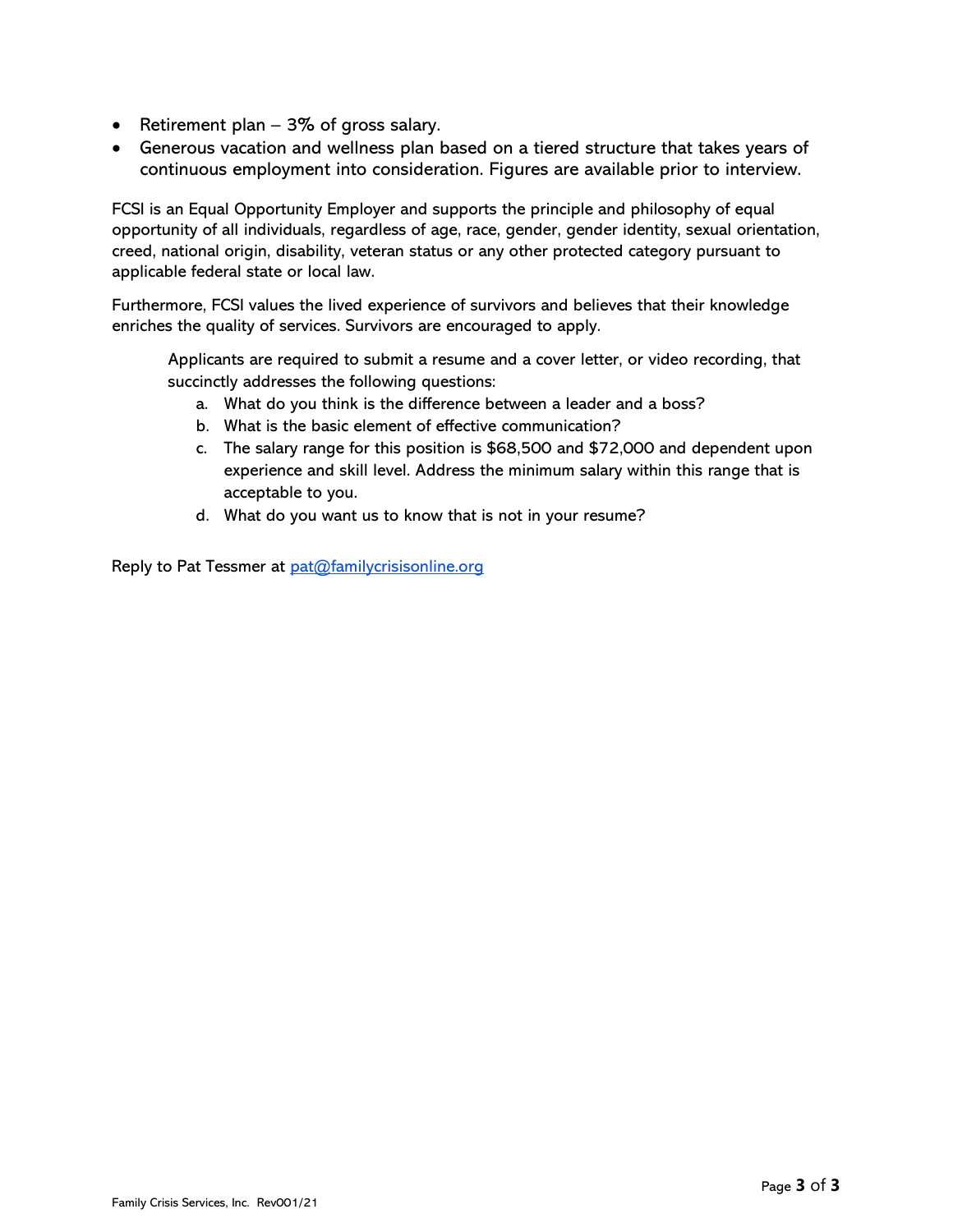# **Reboot 2021** - Advocacy First

A message from the Board of Directors

July, 2021

In response to feedback from community partners, we, the Board of Directors of Family Crisis Services, Inc., (FCSI) recently initiated internal changes to strengthen the organization's ability to serve survivors of domestic violence and sexual assault. The feedback we received helped us to recognize that we needed to take action. We acknowledge that transition can be difficult for some even as we work towards a future that we are positive will be of more benefit to our community.

It is important for us to note that before the first domestic violence and sexual assault advocacy organizations opened in Colorado in the seventies, both social services and mental health services existed and were fully operational. They did great work but did not meet the very specific needs of domestic violence and/or sexual assault survivors. Consequently, community- based advocacy organizations began opening to provide advocacy, crisis intervention, peer counseling, support, safety, and education to survivors and to advocate on their behalf within civil and criminal justice systems and social service institutions. The more sophisticated advocacy of today fills an even more critical role as the complexity of system response continues to evolve.

Over time, many nonprofit organizations find that they have drifted from their original mission. This is not necessarily a bad thing if the mission is no longer relevant. However, when the organization's mission is both relevant and compelling as is ours, we as board members must ask ourselves "Are we on a path that brings us closer to achieving our Mission or have we drifted and are we beginning to replicate systems and institutions that have historically been challenging for survivors?" As individuals, we ourselves are a group of people who care deeply about survivors, justice, and the right to live free of abuse. Our answer is clear. Family Crisis Services, Inc. is first and foremost a victim advocacy and crisis organization, working to increase the safety and well-being of survivors of domestic violence and sexual assault.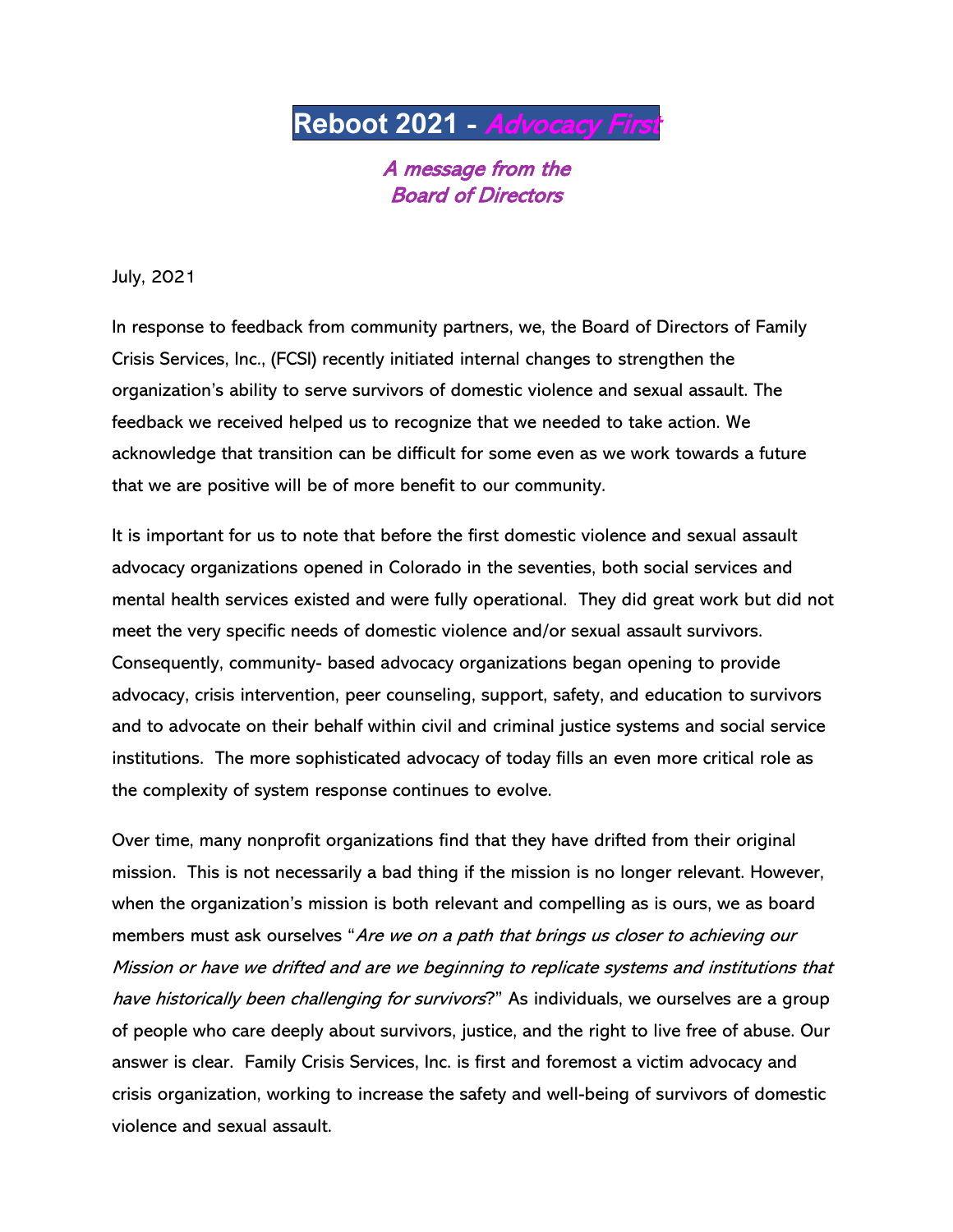Our focus is on empowerment-based, trauma-informed crisis intervention and counseling; advocacy on behalf of survivors within the community to expand and enhance safe options; criminal and civil justice systems advocacy, and awareness and education to bring about social change. It is to this end that we go forward. We have secured an experienced interim executive director to guide us in strengthening our programming and assist us in implementing our Reboot2021 - Advocacy First Initiative.

We are fortunate to be part of an amazing community whose members are incredibly caring and generous and who have helped support Family Crisis Services, Inc. for 40 years. We hope that our message speaks to you and that you will consider sharing our journey. We will be posting staff positions, taking applications for board members, and recruiting volunteers across several areas in the weeks and months to come.

We welcome your suggestions and comments and encourage you to reach out to us.

Abe England, Board President Email: [aengland@familycrisisonline.org](mailto:aengland@familycrisisonline.org) Tina Olguin, Board Treasurer Email: [tina@familycrisisonline.org](mailto:tina@familycrisisonline.org) Brandi Ellis, Board Secretary Email: [brandi@familycrisisonline.org](mailto:brandi@familycrisisonline.org) Lisa McNeely, Board Member Email: [lisa@familycrisisonline.org](mailto:lisa@familycrisisonline.org) Kirsten Trainor, Board Member: [kirsten@familycrisisonline.org](mailto:kirsten@familycrisisonline.org)